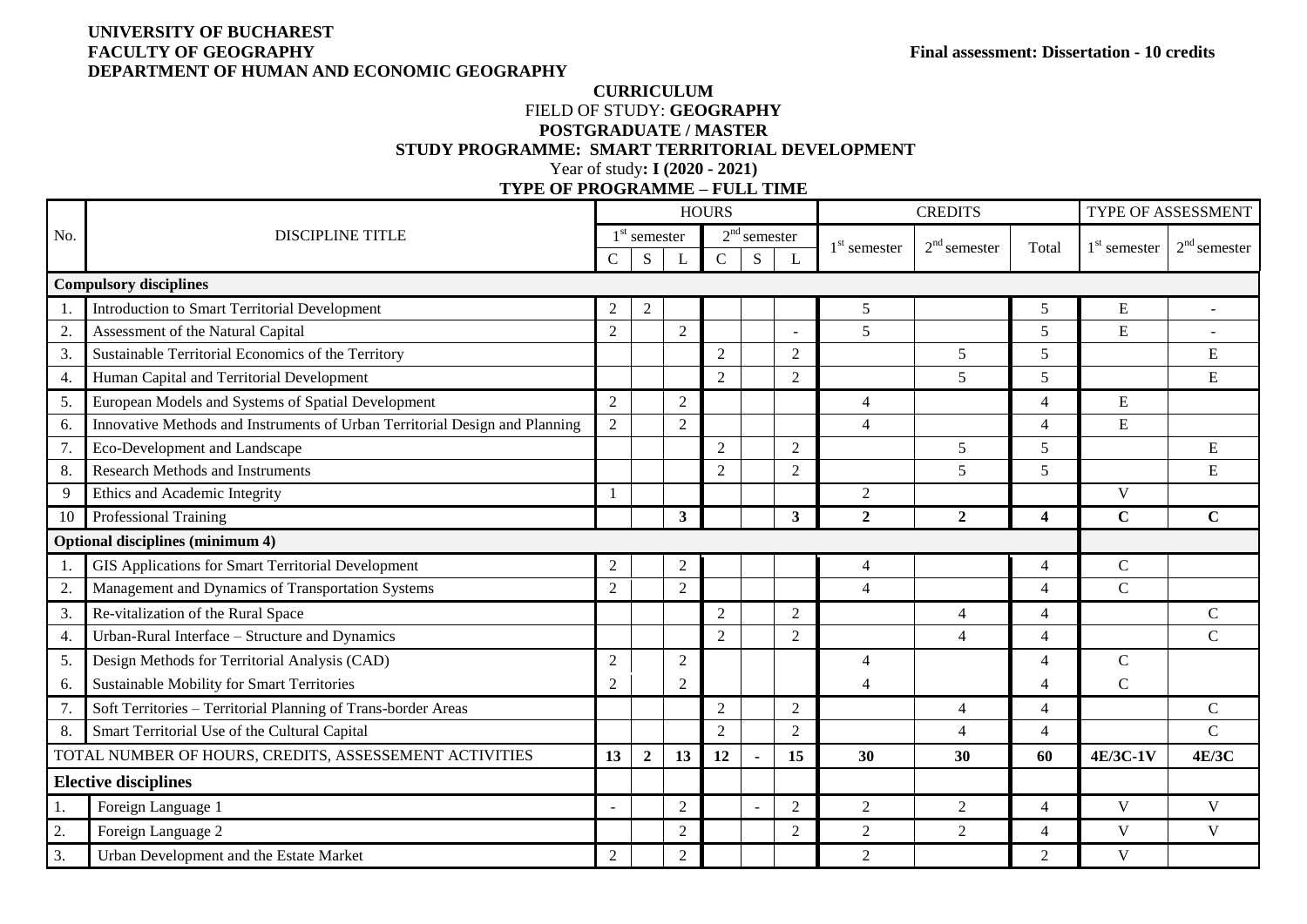|   | Communication Techniques       |  |  |  |  |  |  |
|---|--------------------------------|--|--|--|--|--|--|
| . | $\cdot$<br>Applied Activities* |  |  |  |  |  |  |

#### **Prerequisites for bachelor graduates in fields other than geography/ urbanism:**

| No. | <b>DISCIPLINE TITLE</b>                                       |          |                          |  | <b>HOURS</b> |                |                | <b>CREDITS</b>                                     | TYPE OF ASSESSMENT |  |  |
|-----|---------------------------------------------------------------|----------|--------------------------|--|--------------|----------------|----------------|----------------------------------------------------|--------------------|--|--|
|     |                                                               | semester |                          |  |              | $2nd$ semester | $1st$ semester | $2nd$ semester TOTAL $1st$ semester $2nd$ semester |                    |  |  |
|     |                                                               | $\sim$   | - 2                      |  |              | - 17           |                |                                                    |                    |  |  |
|     | Introduction to Territorial Planning                          |          | $\overline{\phantom{a}}$ |  |              |                |                |                                                    |                    |  |  |
| ، ت | Introdution to Urbanism                                       |          | $\overline{\phantom{a}}$ |  |              |                |                |                                                    |                    |  |  |
| J.  | <b>Territorial Systems</b>                                    |          |                          |  |              |                |                |                                                    |                    |  |  |
|     | Introduction to Regional Development and Territorial Planning |          |                          |  |              |                |                |                                                    |                    |  |  |

\*Possible to be taught as module

**R E C T O R, D E C A N, Prof.univ.dr. Marian PREDA** 

Prof.univ. dr. Alexandru NEDELEA